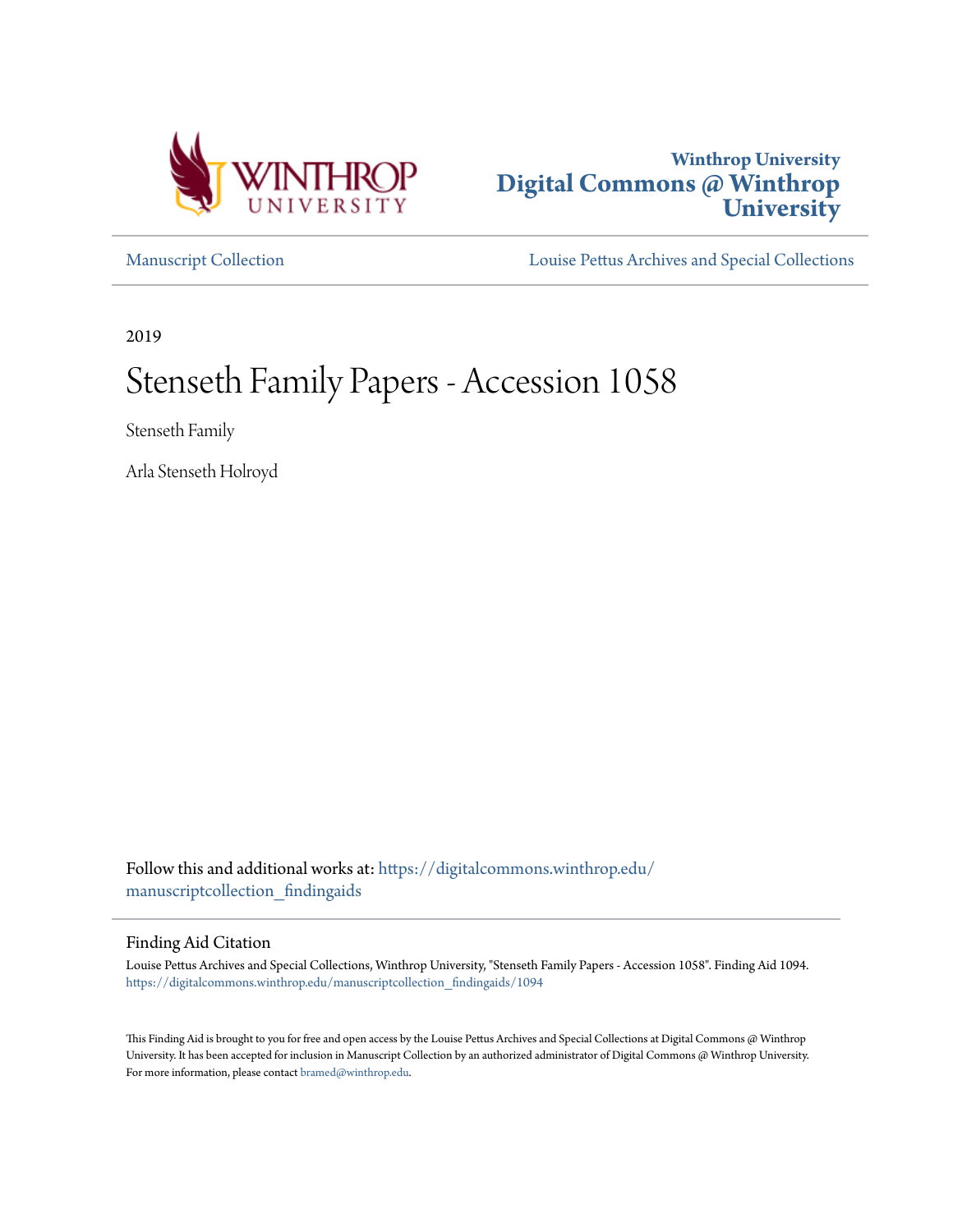#### **WINTHROP UNIVERSITY LOUISE PETTUS ARCHIVES & SPECIAL COLLECTIONS**

**MANUSCRIPT COLLECTION**

## **ACCESSION 1058**

**STENSETH FAMIILY PAPERS**

1916, 1955-1973, nd

1 Box, 2 Folders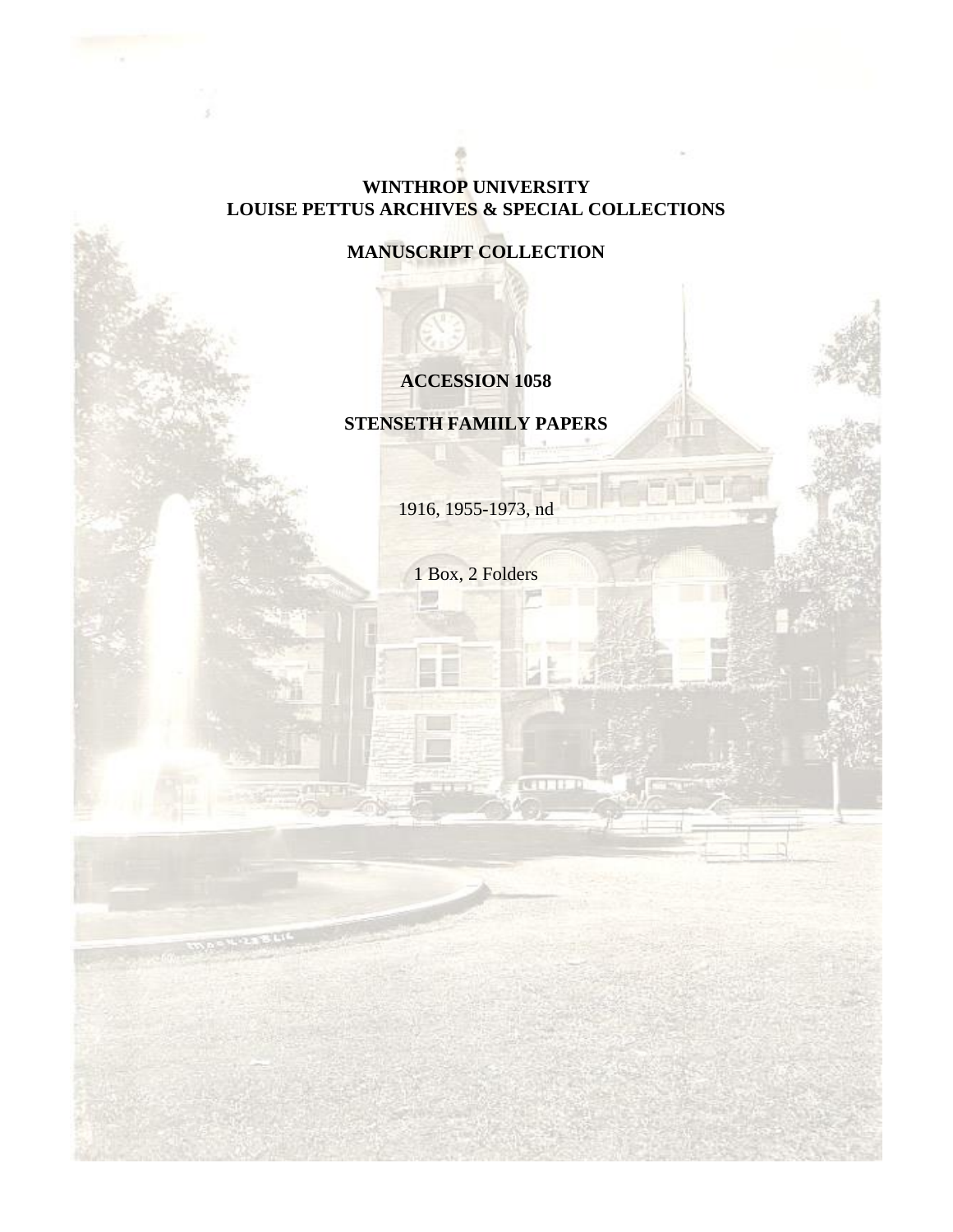#### **WINTHROP UNIVERSITY LOUISE PETTUS ARCHIVES AND SPECIAL COLLECTIONS**

#### **MANUSCRIPT COLLECTION**

ACC. NO.: **1058** PROCESSED BY: Colleen Weaver ADDITIONS: . . . DATE: February 4, 2011 NO. OF SECTIONS: 2

#### **STENSETH FAMILY PAPERS**

**I**

The Stenseth Family Papers were deposited with the Archives on July 9, 2001 by Arla Stenseth Holroyd (WTS Class of 1947 and Winthrop College Class of 1951). An addition was made by Catherine Frye via Natalie Burt of a framed Campus print (1916) that belonged to Arla Stenseth Holroyd with autographs and narratives of prominent Winthrop persons on April 22, 2019.

> Linear feet of shelf space occupied: .25 Approximate number of pieces: 500

Restrictions: Open to researchers under the rules and regulations of the Louise Pettus Archives & Special Collections at Winthrop University.

Literary Rights: For information concerning literary rights please contact the Louise Pettus Archives & Special Collections at Winthrop University.

Scope and Content: **This collection consists of Stenseth family letterhead, Christmas letters written to the Stenseth family by Christina and Britten, and a post card written by Elizabeth, about her summer vacation. Among the letters, there is a wedding announcement from Britten with a handwritten note about her new marriage. This collection also includes family photographs.**